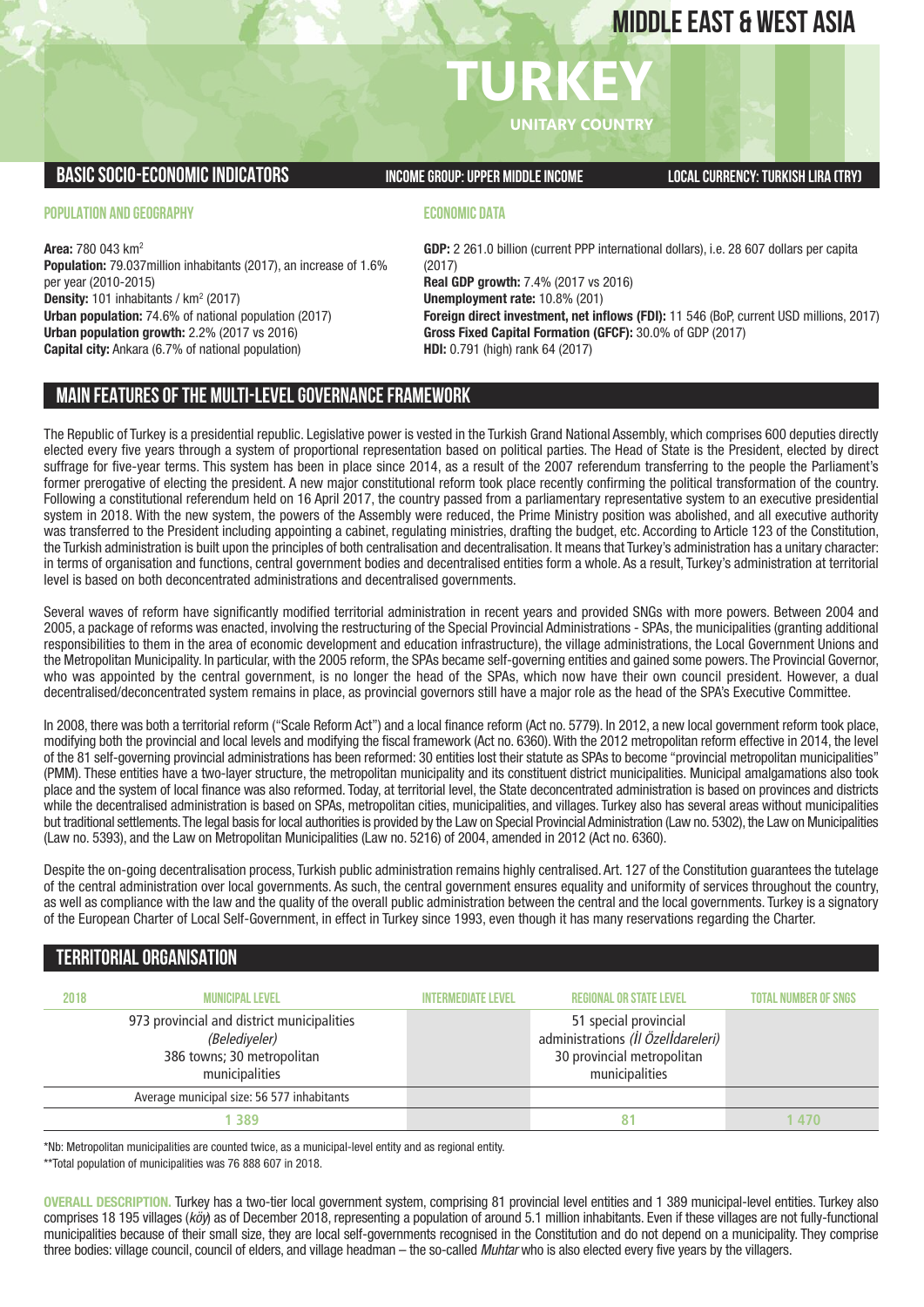**REGIONS LEVEL.** The provincial level comprises 51 SPAs as well as 30 PPMs (with a population over 750 000 inhabitants).The deliberative body of the SPAs is the provincial council composed of members elected by direct universal suffrage for a five-year mandate. It is headed by a president, elected by and from among the members of the council. Each SPA has a provincial executive committee composed of ten members for one year. Five members are elected by the provincial council while the five others are appointed by the governor (vali), who is appointed by and represents the central government. In 2018, the average size of provinces was around 1 million inhabitants,ranging from 82 274 inhabitants for the least-populated province (Bayburt) to 15 067 724 inhabitants in the province of İstanbul. Provinces are sub-divided into districts. There are 39 districts in Istanbul but only three in Bayburt. Turkey has the largest regional disparities in terms of GDP per capita across small regions within the OECD, even though disparities have decreased slightly over the last decade between Istanbul, the richest Turkish region, and Eastern Anatolia, which has been catching up. The GDP per capita of the Istanbul region is four times higher than the GDP per capita of Eastern Anatolia.

Metropolitan municipalities were first created in 1984 in the three largest cities (Istanbul, Ankara and Izmir). Two main waves of legislative reform extended the number of metropolitan municipalities:Act no. 5216 in 2004 and Act no. 6360 in 2012.The 2012 law determined a minimum size of 750 000 people and expanded the boundaries of metropolitan municipalities to their corresponding provincial boundaries in order to cover both urban and rural areas. Therefore, the reform established 14 new "metropolitan municipalities" in addition to the existing 16, and their boundaries extended to match those of the associated provinces. In metropolitan municipalities, the metropolitan and district mayors are elected directly, while the metropolitan assembly is not elected, but composed of representatives of district assemblies.

LOCAL LEVEL. The local level comprises four categories of local governments depending on their size: metropolitan municipalities (see above), provincial districts, district municipalities and town municipalities. In municipalities, the deliberative body is the municipal council composed of members elected by direct universal suffrage for a period of five years. The mayor is the executive body of the municipality and is elected by direct universal suffrage for five years.

In 2008, the Scale Reform Act reduced the number of municipalities from 3 225 to 2 954. It was followed by a new territorial reform in 2012, which reduced the number of municipalities from 2 954 to 1 397 as of the March 2014 elections. In 2017, the average size of municipalities was large by international comparison (9 700 inhabitants in the OECD and 5 900 inhabitants in the EU28).Median municipal size is however much smaller (8 600 inhabitants).Around 39% of municipalities (excluding metropolitan cities) had fewer than 5 000 inhabitants and 7% fewer than 2 000 inhabitants, while 37% had more than 20 000 inhabitants.

**STATE TERRITORIAL ADMINISTRATION.** SPAs co-exist alongside deconcentrated state entities that are managed by governors appointed by the central government. These governors maintain a major role as the heads of the Executive Committee of SPAs. Governors are represented by sub-governors in each district of the provinces. Since the 2014 reform, the state territorial administration in metropolitan municipalities has been represented by Investment,Monitoring and Coordination Directorates (IMCDs).

Regions as such do not exist in Turkey but the government established a national network of 26 Development Agencies based on Law no. 5449 in 2006. Since then, NUTS-II level has been used as the regional planning unit for preparing regional plans and strategies. Agencies have a participatory approach to encourage public-private dialogue.At the moment, all 26 NUTS-II regions have regional development plans prepared by Development Agencies and local stakeholders for the 2014-23 period, in accordance with the National Strategy for Regional Development (NSRD 2014-23). The latter was adopted in late 2014 and aims to address regional and rural-urban disparities.These plans are important in tailoring policy and implementation to local needs and circumstances.They also highlight regional situations that may need national-level intervention.

### **SUBNATIONALGOVERNMENT RESPONSIBILITIES**

Article 6 (a) of the Special Provincial Administrative Act lists the duties and responsibilities of provincial governments. They comprise competences in economic development, land development, agriculture, environmental protection and planning, health services and social welfare.

Article 14 of the Law on municipalities defines functions of municipalities. They are divided between mandatory and discretionary service provision responsibilities. Mandatory responsibilities include urban infrastructure facilities, environmental and public health issues, urban traffic, parks and recreation, housing, social and cultural services, economic development and construction and school maintenance.

Metropolitan municipalities have additional responsibilities, such as urban planning, metropolitan transport master plan and disaster management (Art. 7 of the Law on Metropolitan Municipalities). Basic services in water supply, sewerage, natural gas and transport services may be performed by separate established administration called affiliated agencies.

#### **Main responsibilitysectors and sub-sectors**

|                                                       | <b>PROVINCIAL LEVEL</b>                                                                                                                                                        | <b>MUNICIPAL LEVEL</b>                                                                                                     |  |  |
|-------------------------------------------------------|--------------------------------------------------------------------------------------------------------------------------------------------------------------------------------|----------------------------------------------------------------------------------------------------------------------------|--|--|
| 1. General public services<br>Internal administration |                                                                                                                                                                                | Internal administration; Marriage ceremonies                                                                               |  |  |
| 2. Public order and safety                            | Emergency assistance and rescue                                                                                                                                                | Security forces; Fire brigades; Emergency aid                                                                              |  |  |
| 3. Economic affairs<br>/transports                    | Industry and trade; Roads; Agriculture (reforestation, irrigation); Tourism                                                                                                    | Local roads; City traffic; Tourism                                                                                         |  |  |
| 4. Environmental<br>protection                        | Environmental planning and protection; Protection of soil; Prevention<br>of erosion; Sewerage; Solid waste; Supporting forest villages<br>and reforestation; Parks and gardens | Environmental health; Forestry, parks and green areas;<br>Protection of natural resources                                  |  |  |
| 5. Housing and<br>community amenities                 | Water; Land development                                                                                                                                                        | Urban infrastructure                                                                                                       |  |  |
| 6. Health                                             | Health centres; Health posts, mainly in rural areas; Mother and child health<br>and family planning centres; Tuberculosis dispensaries; Hospitals;                             | Relief services and ambulances; Opening<br>and operation of health facilities.                                             |  |  |
| 7. Recreation,<br>culture & religion                  | Culture and artwork                                                                                                                                                            | Youth and sport activities; Leisure and recreational facilities;<br>Libraries and museums; Conservation of cultural assets |  |  |
| 8. Education                                          |                                                                                                                                                                                | Pre-elementary school education centres; School buildings maintenance                                                      |  |  |
| 9. Social protection                                  | Social service assistance                                                                                                                                                      | Social and aid services                                                                                                    |  |  |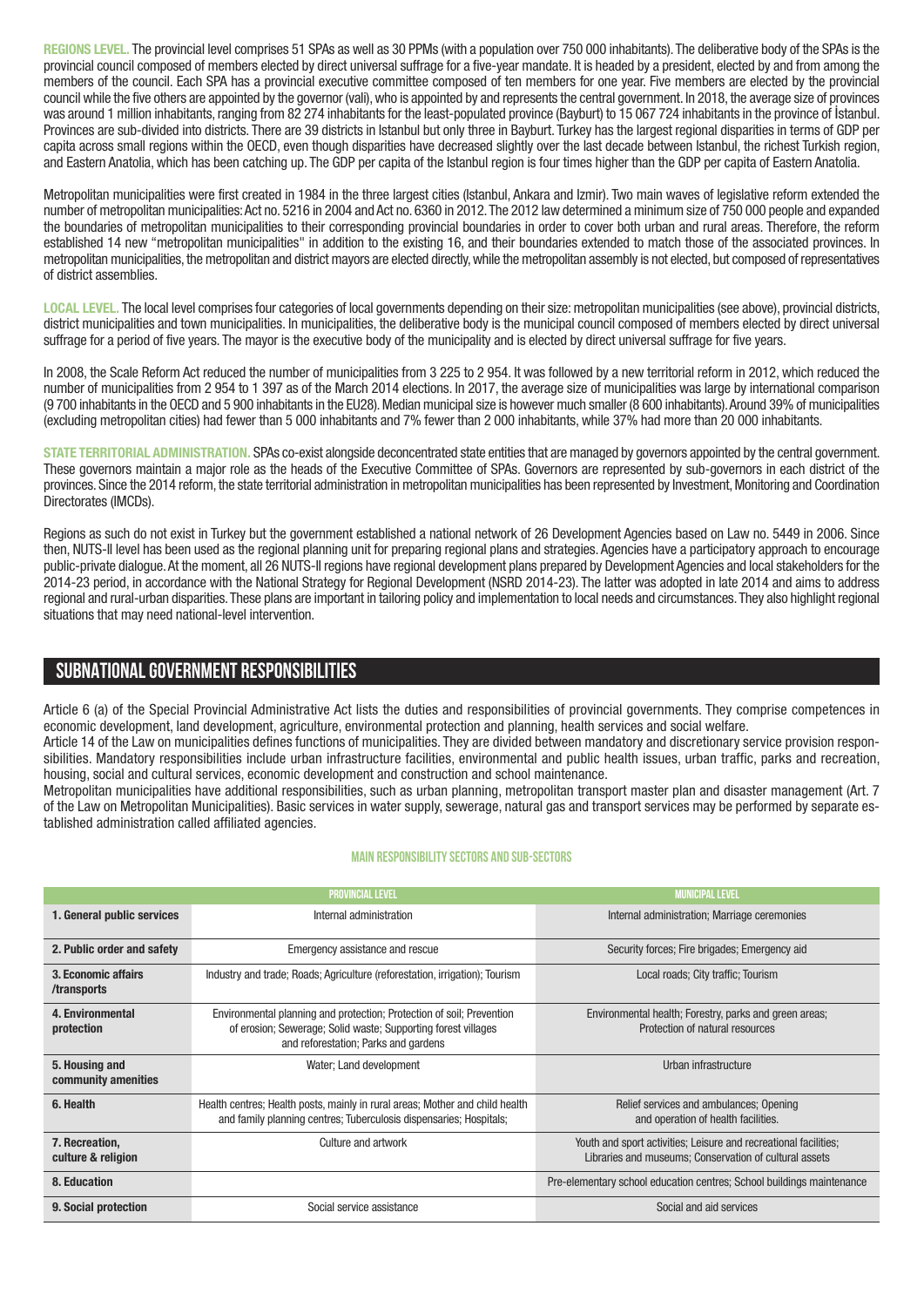# **MIDDLE EAST & WEST ASIA**

## **TURKEY UNITARY COUNTRY SUBNATIONAL GOVERNMENT FINANCE** Scope of fiscal data: provincial special administrations, metropolitan municipalities, municipalities, local government [SNA 2008 | Availability of fiscal data:<br>unions, development agencies, youth and sports provincial adm **Medium** Quality/reliability of fiscal data : **High**

**GENERAL INTRODUCTION.** Turkey belongs to the OECD countries with a centralised system of government. SNGs play a minor role in the provision of public services and investment and they depend heavily on central government funding. Different fiscal reforms, driven by territorial reforms, have changed the design of the intergovernmental fiscal system to increase SNG revenues: in 2008 (Law 5779 on Allocations from Tax Revenues under the General Budget to Special Provincial Administrations and Municipalities) and in 2012 following the Local Government Act and Metropolitan Act (Act no. 6360). These recent changes aimed at the strengthening metropolitan municipalities but they also increase their dependence on intergovernmental transfers, while clarifying their functions and reinforcing the financing framework and fiscal rules.

#### **SUBNATIONAL GOVERNMENT EXPENDITURE BY ECONOMIC CLASSIFICATION**

| 2016                            | <b>DOLLARS PPP / INH.</b> | % GDP   | % SNG EXPENDITURE | % GENERAL GOVERNMENT EXPENDITURE<br>(SAME EXPENDITURE CATEGORY) |
|---------------------------------|---------------------------|---------|-------------------|-----------------------------------------------------------------|
| <b>Total expenditure</b>        | 980                       | 3.8%    | 100%              |                                                                 |
| Inc. current expenditure        | 696                       | 2.7%    | 71.0%             | Total expenditure<br>10.1%                                      |
| Staff expenditure               | 174                       | 0.7%    | 17.7%             |                                                                 |
| Intermediate consumption        | 423                       | 1.7%    | 43.2%             |                                                                 |
| Social expenditure              | 28                        | 0.1%    | 2.9%              | 8.2%<br>Staff expenditure                                       |
| Subsidies and current transfers | 33                        | 0.1%    | 3.3%              |                                                                 |
| Financial charges               | 38                        | 0.1%    | 3.9%              | 0.8%<br>Social benefits                                         |
| <b>Others</b>                   | 0                         | $0.0\%$ | $0.0\%$           |                                                                 |
| Incl. capital expenditure       | 284                       | 1.1%    | 29.0%             |                                                                 |
| Capital transfers               | 31                        | 0.1%    | 3.2%              | Direct investment<br>18.2%                                      |
| Direct investment (or GFCF)     | 253                       | 1.0%    | 25.8%             | 5%<br>15%<br>20%<br>0%<br>10%                                   |
|                                 |                           |         |                   |                                                                 |

**EXPENDITURE.** SNG spending ratios to GDP and general government expenditure are well below the average for OECD unitary countries (9.2% of GDP and 28.7% of public expenditure). Municipalities represent the lion's share of SNG expenditure, especially due to the increasing share of metropolitan municipalities, whereas SPAs represent less than 20% of SNG revenue, and other local actors the remaining part. The share of SNGs in public staff spending is particularly low: 8.2% compared to 43.0% in OECD unitary countries. Staff spending also accounts for a small share of SNG expenditure, well below the OECD average for unitary countries (31.3%).

**DIRECT INVESTMENT.** SNGs in Turkey play a limited role in public investment compared to the OECD average for unitary countries (respectively 50.7% and 1.7% of GDP). However, investment accounted for a large share of their expenditure in 2016, well above the OECD average (13.8% for unitary countries). Metropolitan municipalities are however significant contributors to the economic growth of the country, through their large-scale investments in transport, tourism and environmental protection, healthcare, art, culture and sport. Yet they are primarily executing decisions made by the central government through the Presidency of Strategy and Budget, which considers regional dimensions while preparing the public investment programme. With the metropolitan municipality reform, Investment Monitoring and Coordination Presidencies (IMCP) were established as deconcentrated entities to coordinate investment decisions in metropolitan municipal areas. 26 development agencies were also created to facilitate the co-preparation of regional plans. Agencies proved to be effective in the public investment decision-making process at local level and mobilising local stakeholders and resources.

#### **SUBNATIONALGOVERNMENTEXPENDITURE BYFUNCTIONALCLASSIFICATION – COFOG**

The two most important SNG expenditure items (excluding general public services) are housing and community amenities (mainly drinking water, housing and community development) and economic affairs and transport. They are followed by environmental protection, recreation and culture. For the SPAs, general administrative services represent the bulk of their spending, followed by education and economic affairs. For municipalities, the main budget items are economic affairs, housing and environmental protection, and general administrative services.